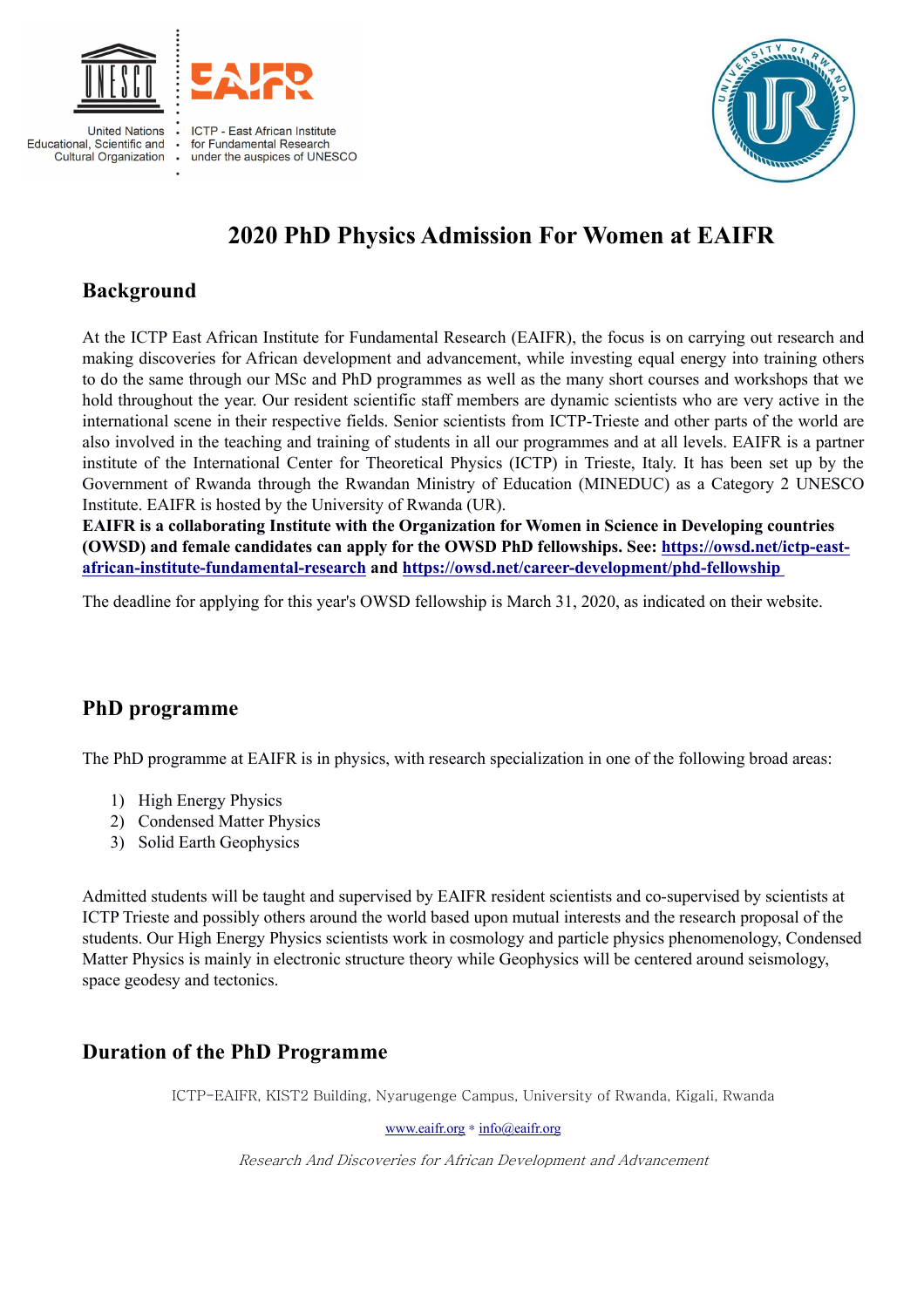Maximum time duration of four years.

## **Mode of attendance**

The PhD programme is completed through in-depth research that breaks new ground in the field and contributes to overall scientific knowledge. Research publications are expected from students as well as a final dissertation thesis before graduation.

## **Funding**

Candidates for this call are expected to apply for an OWSD scholarship (deadline is 31/March/2020). For further details, see: https://owsd.net/career-development/phdfellowship

## **Key dates**

- PhD application deadline: 11 March, 2020
- Deadline for notification of selection: 20 March, 2020
- Registration and commencement of research: 1 October 2020

## **Minimum qualifications**

- Bachelor's degree with honors in physics, mathematics, or a related field, with distinction (cumulative grade point average of at least 70%).
- Master's degree in physics, mathematics, or a related field.
- It is advisable for applicants to contact the EAIFR scientific staff in order to find areas of common interest for PhD research. The research interests of our staff can be found here: https://eaifr.org
- Selection of candidates will be based on their university record and on academic recommendations.

## **Required documents**

- Copies of degree, academic transcripts and certificates (in English). Note that successful applicants will need to supply notarized copies of these documents upon admission.
- Documents that show that the students can follow instructions in the English language.
- Contact details of two referees who can make comprehensive comments about the applicant's abilities, past studies, and work.

ICTP-EAIFR, KIST2 Building, Nyarugenge Campus, University of Rwanda, Kigali, Rwanda

www.eaifr.org \* info@eaifr.org

Research And Discoveries for African Development and Advancement